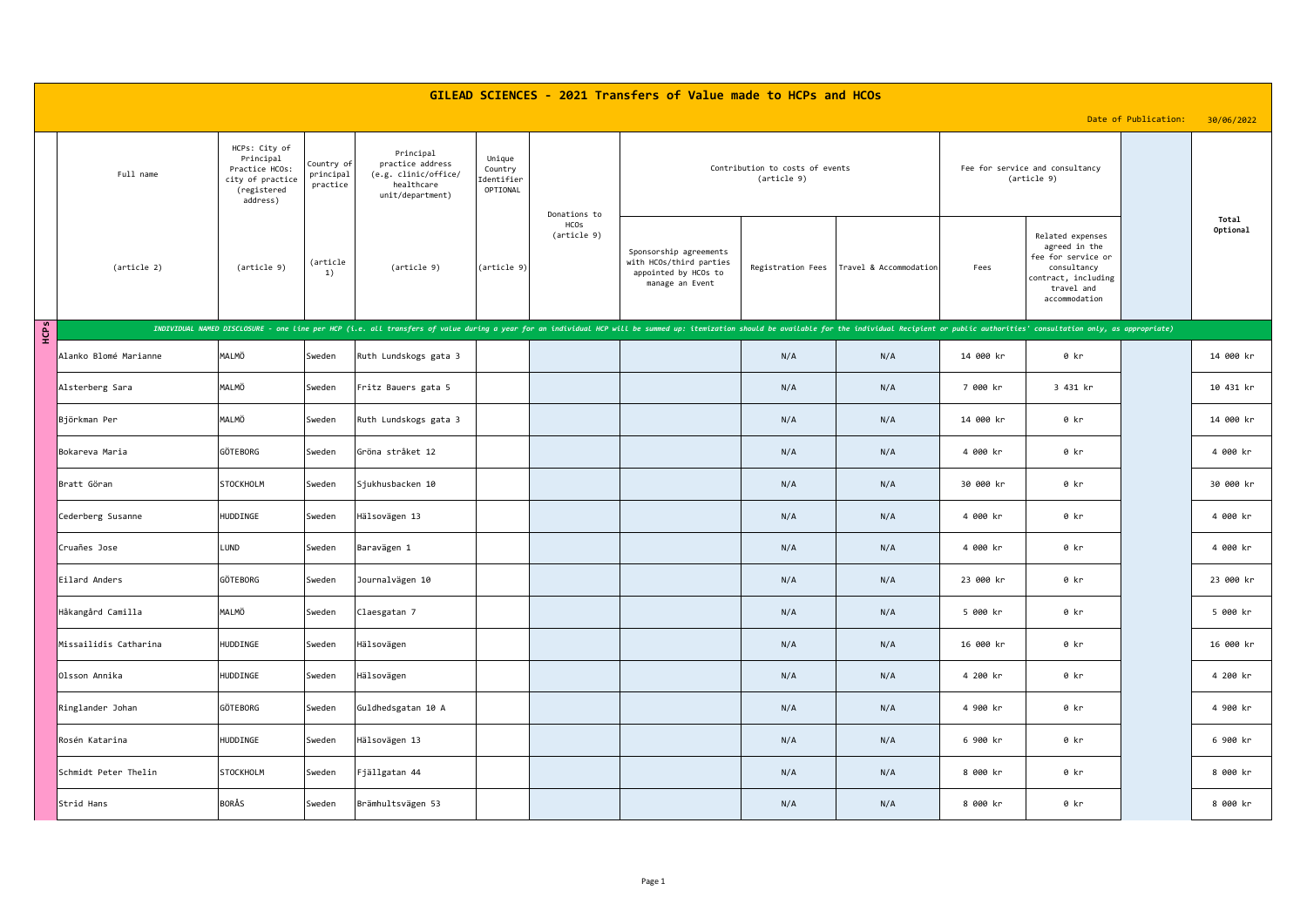|      | GILEAD SCIENCES - 2021 Transfers of Value made to HCPs and HCOs                                                                                                                                                                |                                                                                             |                                     |                                                                                         |                                             |                                            |                                                                                              |                                                |                                            |            |                                                                                                                              |                      |                   |
|------|--------------------------------------------------------------------------------------------------------------------------------------------------------------------------------------------------------------------------------|---------------------------------------------------------------------------------------------|-------------------------------------|-----------------------------------------------------------------------------------------|---------------------------------------------|--------------------------------------------|----------------------------------------------------------------------------------------------|------------------------------------------------|--------------------------------------------|------------|------------------------------------------------------------------------------------------------------------------------------|----------------------|-------------------|
|      |                                                                                                                                                                                                                                |                                                                                             |                                     |                                                                                         |                                             |                                            |                                                                                              |                                                |                                            |            |                                                                                                                              | Date of Publication: | 30/06/2022        |
|      | Full name                                                                                                                                                                                                                      | HCPs: City of<br>Principal<br>Practice HCOs:<br>city of practice<br>(registered<br>address) | Country of<br>principal<br>practice | Principal<br>practice address<br>(e.g. clinic/office/<br>healthcare<br>unit/department) | Unique<br>Country<br>Identifier<br>OPTIONAL | Donations to<br><b>HCOs</b><br>(article 9) |                                                                                              | Contribution to costs of events<br>(article 9) |                                            |            | Fee for service and consultancy<br>(article 9)                                                                               |                      |                   |
|      | (article 2)                                                                                                                                                                                                                    | (article 9)                                                                                 | (article<br>1)                      | (article 9)                                                                             | (article 9)                                 |                                            | Sponsorship agreements<br>with HCOs/third parties<br>appointed by HCOs to<br>manage an Event |                                                | Registration Fees   Travel & Accommodation | Fees       | Related expenses<br>agreed in the<br>fee for service or<br>consultancy<br>contract, including<br>travel and<br>accommodation |                      | Total<br>Optional |
|      | Vesterbacka Jan                                                                                                                                                                                                                | HUDDINGE                                                                                    | Sweden                              | Hälsovägen 13                                                                           |                                             |                                            |                                                                                              | N/A                                            | N/A                                        | 9 800 kr   | 0 kr                                                                                                                         |                      | 9 800 kr          |
|      | OTHER, NOT INCLUDED ABOVE - where information cannot be disclosed on an individual basis for legal reasons                                                                                                                     |                                                                                             |                                     |                                                                                         |                                             |                                            |                                                                                              |                                                |                                            |            |                                                                                                                              |                      |                   |
|      | Aggregate amount attributable to transfers of value to such Recipients - article 10                                                                                                                                            |                                                                                             |                                     |                                                                                         |                                             |                                            |                                                                                              | N/A                                            | N/A                                        | 0 kr       | 0 kr                                                                                                                         |                      | 0 kr              |
|      | Number of Recipients                                                                                                                                                                                                           |                                                                                             |                                     |                                                                                         |                                             |                                            |                                                                                              | N/A                                            | N/A                                        | 0 kr       | 0 kr                                                                                                                         |                      | 0 kr              |
|      | % of total number of recipients of individual HCOs - article 10                                                                                                                                                                |                                                                                             |                                     |                                                                                         |                                             |                                            |                                                                                              | N/A                                            | N/A                                        | 0%         | 0%                                                                                                                           |                      | 0 kr              |
| HCOS | INDIVIDUAL NAMED DISCLOSURE - one Line per HCO (i.e. all transfers of value during a year for an individual HCO will be summed up: itemization should be available for the individual Recipient or public authorities' consult |                                                                                             |                                     |                                                                                         |                                             |                                            |                                                                                              |                                                |                                            |            |                                                                                                                              |                      |                   |
|      | Blennow Medical AB                                                                                                                                                                                                             | HÄGERSTEN                                                                                   | Sweden                              | Sankt Mickelsgatan 158                                                                  |                                             |                                            |                                                                                              | 0 kr                                           | 0 kr                                       | 7 500 kr   |                                                                                                                              |                      | 7 500 kr          |
|      | Carlander Christina Enskild<br>Firma                                                                                                                                                                                           | VÄSTERÅS                                                                                    | Sweden                              | Floragatan 20 lgh 1101                                                                  |                                             |                                            |                                                                                              | 0 kr                                           | 0 kr                                       | 15 750 kr  |                                                                                                                              |                      | 15 750 kr         |
|      | Doktor Henrik Lindman                                                                                                                                                                                                          | UPPSALA                                                                                     | Sweden                              | Vårdkasvägen 9                                                                          |                                             |                                            |                                                                                              | $0$ kr                                         | $0$ kr                                     | 7 500 kr   |                                                                                                                              |                      | 7 500 kr          |
|      | Enzo Piccolo AB                                                                                                                                                                                                                | LUND                                                                                        | Sweden                              | Äpplehagen 12                                                                           |                                             |                                            |                                                                                              | 0 kr                                           | 0 kr                                       | 65 626 kr  |                                                                                                                              |                      | 65 626 kr         |
|      | Geduc Medical AB                                                                                                                                                                                                               | <b>JONSERED</b>                                                                             | Sweden                              | Nedre Östergårdsvägen 3                                                                 |                                             |                                            |                                                                                              | 0 kr                                           | 0 kr                                       | 180 990 kr | 58 125 kr                                                                                                                    |                      | 239 116 kr        |
|      | HepPed A och 0 HB                                                                                                                                                                                                              | SEGELTORP                                                                                   | Sweden                              | Skansbergsvägen 16 A                                                                    |                                             |                                            |                                                                                              | 0 kr                                           | 0 kr                                       | 11 125 kr  |                                                                                                                              |                      | 11 125 kr         |
|      | Karolinska Univ Sjh Huddinge                                                                                                                                                                                                   | HUDDINGE                                                                                    | Sweden                              | Hälsovägen 13                                                                           |                                             | 300 000 kr                                 |                                                                                              | $0$ kr                                         | $0$ kr                                     | 17 146 kr  |                                                                                                                              |                      | 317 146 kr        |
|      | Kjellander Medicus AB                                                                                                                                                                                                          | <b>BROMMA</b>                                                                               | Sweden                              | Not Specified                                                                           |                                             |                                            |                                                                                              | 0 kr                                           | 0 kr                                       | 7 000 kr   |                                                                                                                              |                      | 7 000 kr          |
|      | Martin Kåberg Enskild Firma                                                                                                                                                                                                    | STOCKHOLM                                                                                   | Sweden                              | Rålambsvägen 27                                                                         |                                             |                                            |                                                                                              | 0 kr                                           | 0 kr                                       | 9 875 kr   |                                                                                                                              |                      | 9 875 kr          |
|      | Mellgren Medical AB                                                                                                                                                                                                            | GÖTEBORG                                                                                    | Sweden                              | Welandergatan 34                                                                        |                                             |                                            |                                                                                              | 0 kr                                           | 0 kr                                       | 11 250 kr  |                                                                                                                              |                      | 11 250 kr         |